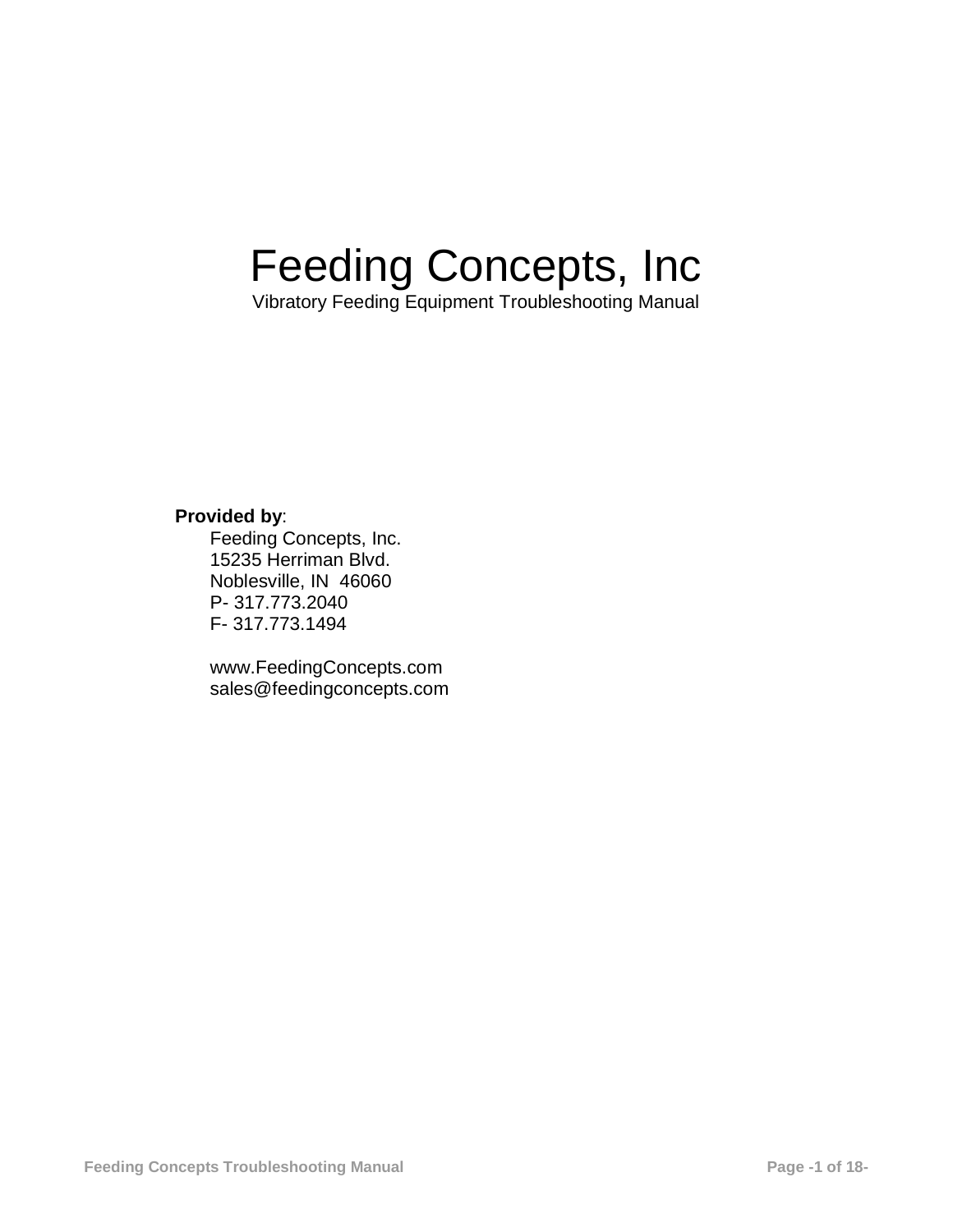# **INDEX**

#### **Vibratory Part Handling Terminology:**

- Vibratory Part Handling Terminology:
- Base Drive Units
- Storage Hopper
- Gravity Tracks
- Straight Line Vibratory Feeder
- Escapement

#### **Installation and Trouble-Shooting Guide for Vibratory Feeder Bowls:**

- Causes for no Vibration
- Causes for insufficient Vibration
- Procedures for tuning Base Drive Units
- Torque Requirements (Base Drive Unit)

#### **Installation and Trouble-Shooting for Vibratory Straight Line Drivers:**

- Causes for no Vibration
- Causes for insufficient Vibration
- Procedures for tuning Vibratory Straight Line Drivers

# **Installation and Trouble-Shooting for Vibratory Hoppers:**

- Causes for no Vibration
- Causes for insufficient Vibration
- Procedures for tuning Vibratory Hoppers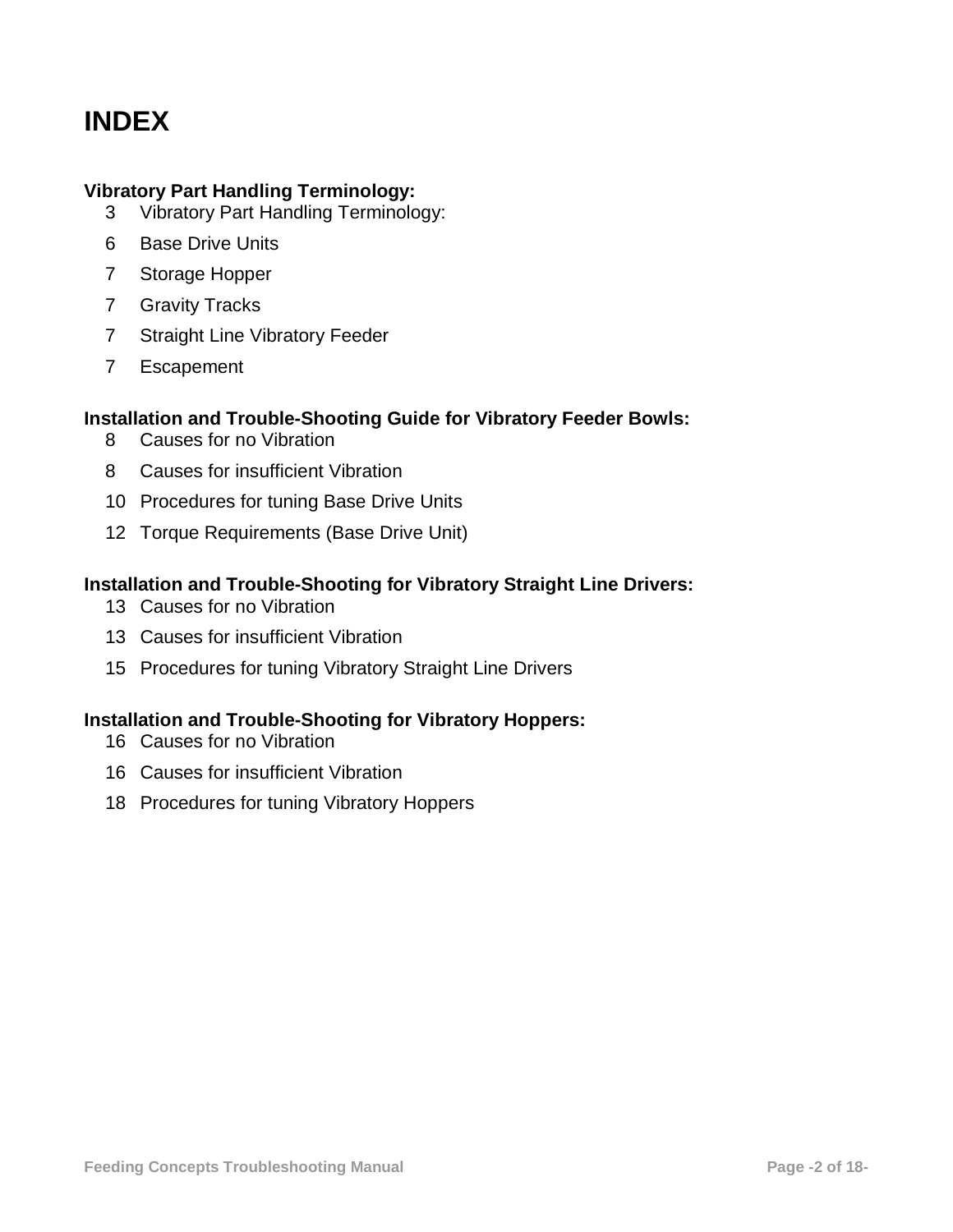## **VIBRATORY PART HANDLING SYSTEM TERMINOLOGY**

#### **BASIC BOWL**

An untooled bowl consists of a vertical band and a domed bottom with either an external helical track or an internal helical track. The internal track can also be inverted.

#### **ANGLE SKIRT**

A conic section, calculated to fit at the required angle, attached between the bottom side of the track and the bowl wall to prevent parts from stacking and causing jams between the tracks.

#### **VIBRATORY FEEDER BOWL**

The vibratory feeder bowl is the basic bowl complete with internal or external tooling custom designed to meet feed rate, part orientation and other specifications as required.

#### **ORIENTATION**

The correct position of the piece part at the discharge exit as required by the assembly or placing operation.

#### **RATE**

The number of parts discharged per minute or hour, as needed to maintain production requirements.

#### **EXTERNAL TOOLING**

Any construction outside of the vertical band which separates, orients, selects, confines, or relieves pressure buildup on oriented parts.

#### **RETURN PAN**

The structure attached to the outer band for the purpose of re-circulating parts, to the inside of the bowl, that have been rejected by the orienting and selection devises.

#### **FINAL SELECTOR**

A tooled section designed specifically to segregate only those parts that are in the correct attitude.

### **ADJUSTABLE NARROW TRACK SECTION**

A short section of interior track that can be set at various widths. The length depends on the size of the part. This can also be an external type. (After exit to the outside of the bowl.) This may be either a stainless or tool steel insert that can be adjusted to either orient or limit parts to a single file.

#### **SWEEP (OR CAM)**

A stainless or tool steel insert placed inside or outside the bowl to control the part level or orientation.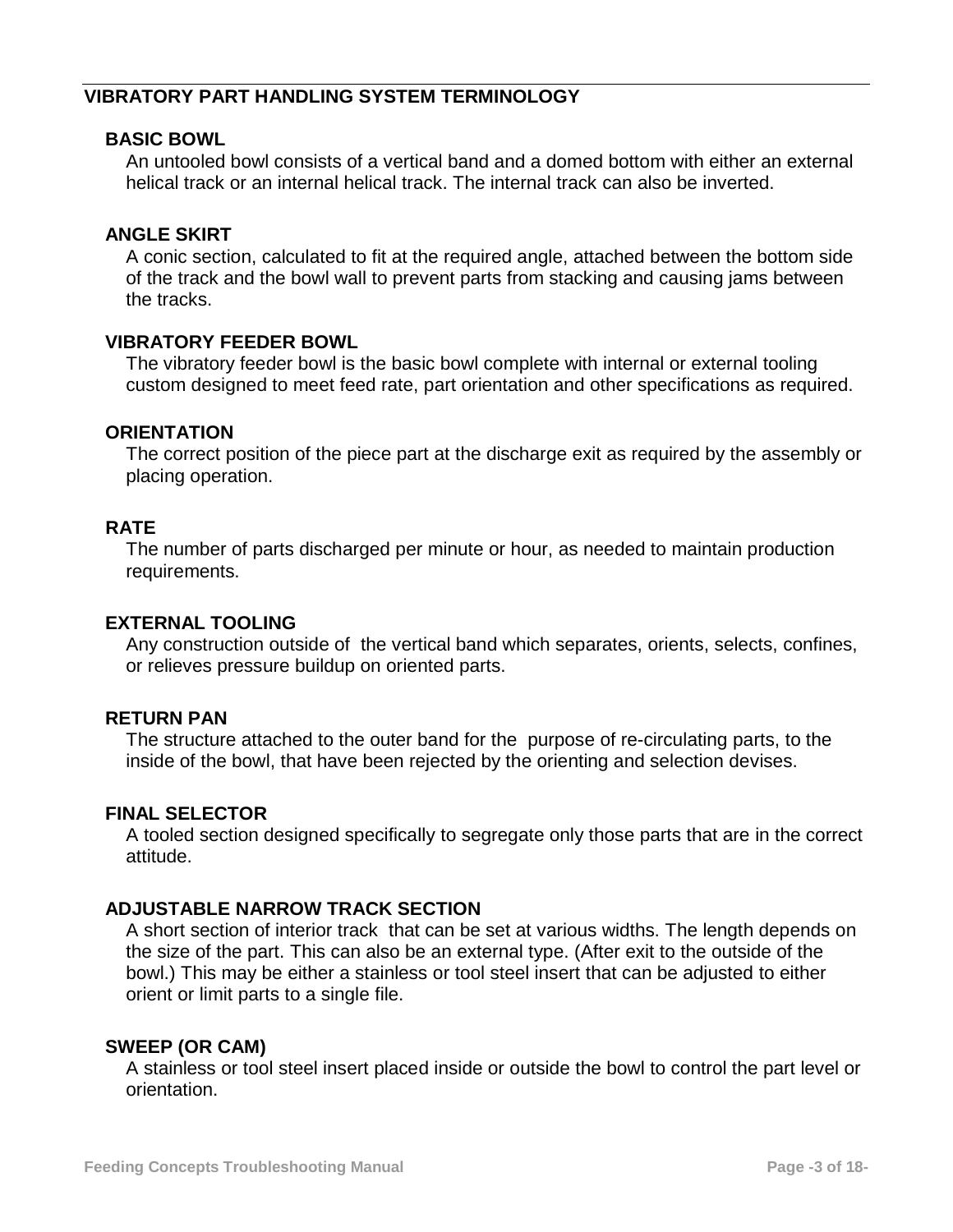#### **FLANGE MOUNT**

This is a continuation of the band of the bowl to hold it to the cross arms of the base drive unit. Clamp nuts are used to attach small diameter bowls to the top member. On large diameter bowls, clamp nuts, along with a center bowl, are provided.

#### **CORD SECTION**

A straight section of either stainless or tool steel used to select or orient parts. (Can be inside or outside of the bowl.)

#### **BAFFLE**

A stainless steel deflector placed on the inside of the bowl bottom to guard the return hole thus allowing parts to flow evenly back up the track from the return pan.

#### **AIR JET**

A small diameter tube bolted or welded in place which is sometimes used to assist in moving parts. It is adjusted in the process of development to assist in orientation or final selection with the minimum amount of air pressure.

#### **PARALLEL BLADE SECTION**

An area with a stationary or adjustable gap which orients parts (bolts, screws, etc.) to a "hanging attitude"

#### **PRE-ORIENTOR**

Properly placed tooling to change the attitude of a part to the proper position for final selection. A per-orientor will generate higher feed rates and minimize re-circulation of the parts, thus extending the life of the bowl, especially with regard to metal or abrasive parts.

### **BACK PRESSURE RELIEF (OR "BUBBLE")**

An area of the bowl tooling just prior to the entrance to confinement where the parts will buckle if the discharge is full and re-circulate in the bowl. This relieves part pressure which would otherwise cause jamming conditions or miss-oriented parts to bridge across the bowl tooling.

### **FULL TRACK SENSOR**

A means of providing a pressure relief when the parts will not efficiently bubble-off of their own accord. This device can be either a proximity, photo-cell, L.E.D. fiber optic, or pneumatic type sensor to signal the feeder to start or stop. Also a sensor can activate an air jet to eject excess parts from the entrance to confinement, in which case the bowl would continue to run (the latter is most generally used with multiple track bowls).

### **DISCHARGE CHUTE (HORIZONTAL OR DOWN ANGLE)**

A short section of track that is mounted tangent to the centerline of the bowl. The discharge chute controls parts in the attitude, or orientation, achieved in the bowl, and , in most cases, conveys them to a horizontal vibratory straight line of gravity track.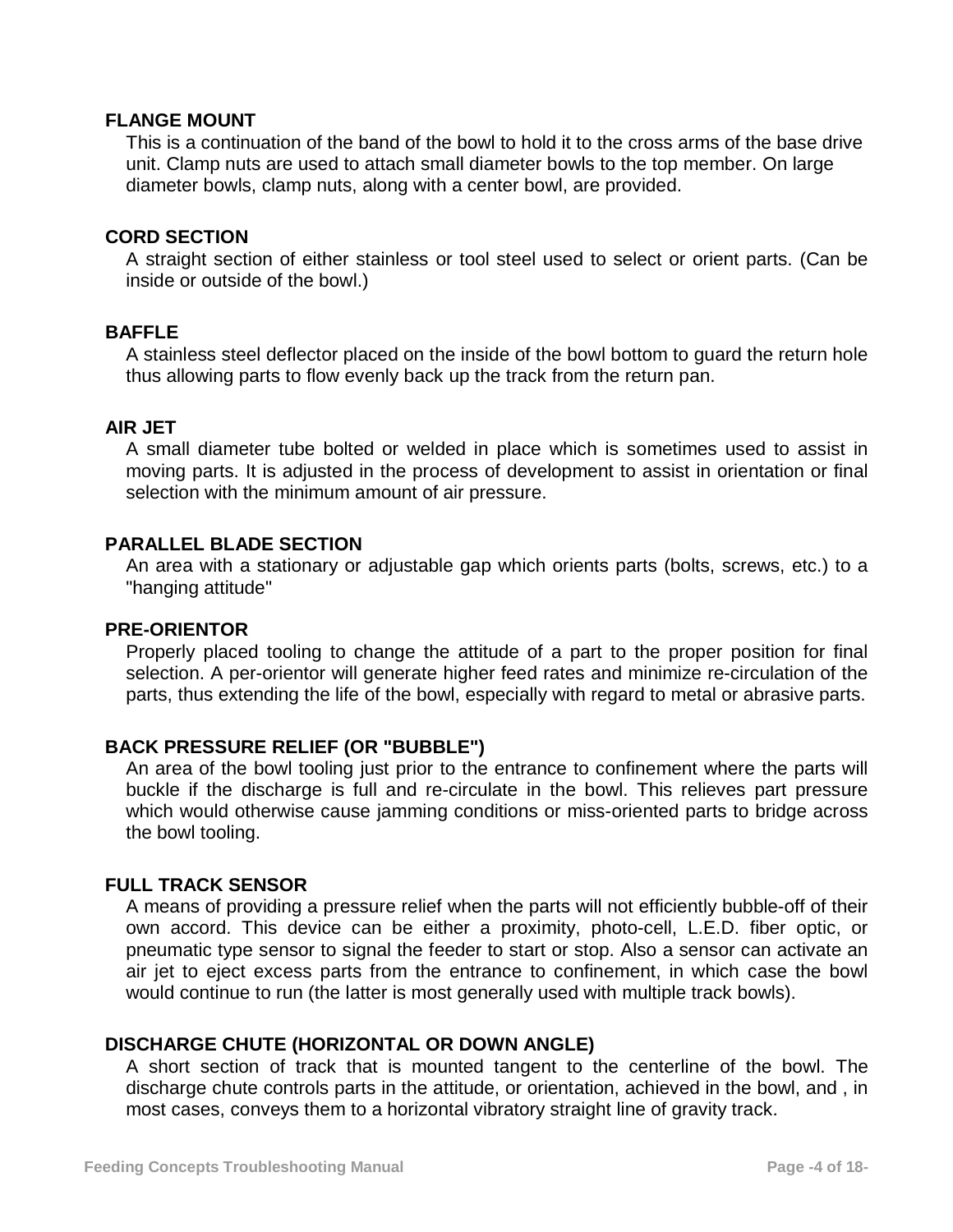#### **CONFINEMENT**

A containing section used to control parts through the discharge chute. Confinements are designed in a manner to allow access to the parts by removal of bolted-on sections in most cases.

#### **SCRAP CHUTE**

A scrap chute is used to discharge small particles of foreign material from the bowl without interfering with flow of the piece parts.

#### **QUICK DUMP CHUTE**

A quick-opening "window" that is provided to facilitate changing from one part to another when multiple styles or sizes of parts are being fed from the same bowl.

#### **RUNNING SURFACE**

That portion of the basic bowl, pre-orientor, final selector or discharge chute with which the part makes contact. This is a variable dimension, depending upon the particular piece part.

#### **COUNTER-BALANCE WEIGHT**

A solid steel block of predetermined size and weight that is added to the exterior of the bowl. The location is determined on a static counter-balance wheel, in order to off-set the weight of the external tooling, etc.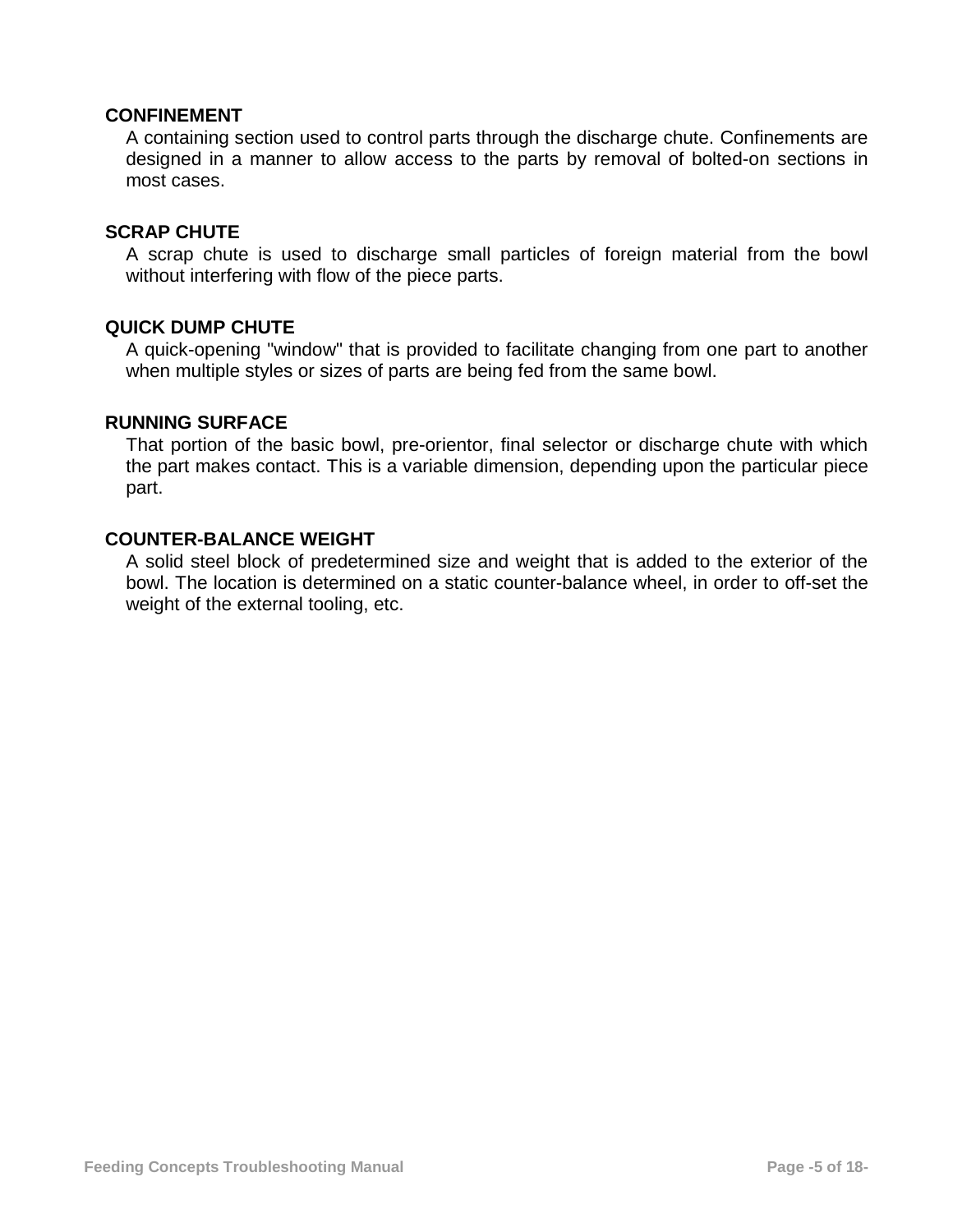#### **FEEDER BOWL BASE DRIVE UNITS**

The force used to power the drive unit is accomplished by using one or more electromagnetic coils which act upon pole face plates. These plates are constrained by leaf springs attached to the cross arms, causing a tortional vibration and translating the vibrations in a horizontal direction (resultant angle of approximately 12 degrees from horizontal). When the drive unit moves the parts at a maximum efficiency with minimum current effort the unit is said to be tuned to a natural frequency of the power source. The mass and diameter of the feeder bowl is the determining factor in tuning the unit. As this mass or diameter is increased, more leaf springs must be added. The rubber feet of the base drive play an important part in tuning and must be of the proper durometer.

#### **COIL CLATTER**

A warning sound which indicates that the coil gap is set too close causing the pole faces to strike. This condition will result in damage to the drive unit if not corrected.

#### **CLAMP NUTS**

A machined block at the end of each cross arm of the base drive unit which must be properly torque to assure maximum transfer of vibration to the bowl. Failure to do so will result in failure or malfunction of the feeder system.

#### **TUNING**

Proper tuning is an important factor in achieving maximum spring energy level. When a drive unit is improperly tuned (over or under-sprung) the spring tension does not correspond with the natural frequency of the feeder mass. Either condition prevents the mass from returning to its neutral position before the next magnetic pulse takes over thus restricting the full motion each 1/120 second. Normal 60 HZ current produces 120 magnetic cycles per second, and transmits 120 mechanical cycles per second to the bowl.

It may be seen here that to tune the unit to a natural frequency of either 60 HZ or 120 HR, thus achieving a good balance between coil assembly energy development and spring tension, is of utmost importance to a smooth and efficient feed system. At this balance point it should be noted that parts will feed at maximum efficiency with minimum current effort. The addition or removal of springs on the base drive may be necessary to obtain the balance needed. The same principles apply for 60 HR except one-half or the magnetic pulse is cut out, leaving only 60 mechanical movements per second (sometimes referred to as 1/2 wave or rectified current). The air gap between the coil assembly and armature plate is important. If the air gap needs to be reset, adjust it so that the pole face are as close as possible without striking. This will generate maximum power with minimum amperage draw. If the air gap is too small, the coil will clatter; If too large, all the energy will not be used and the coil will overheat.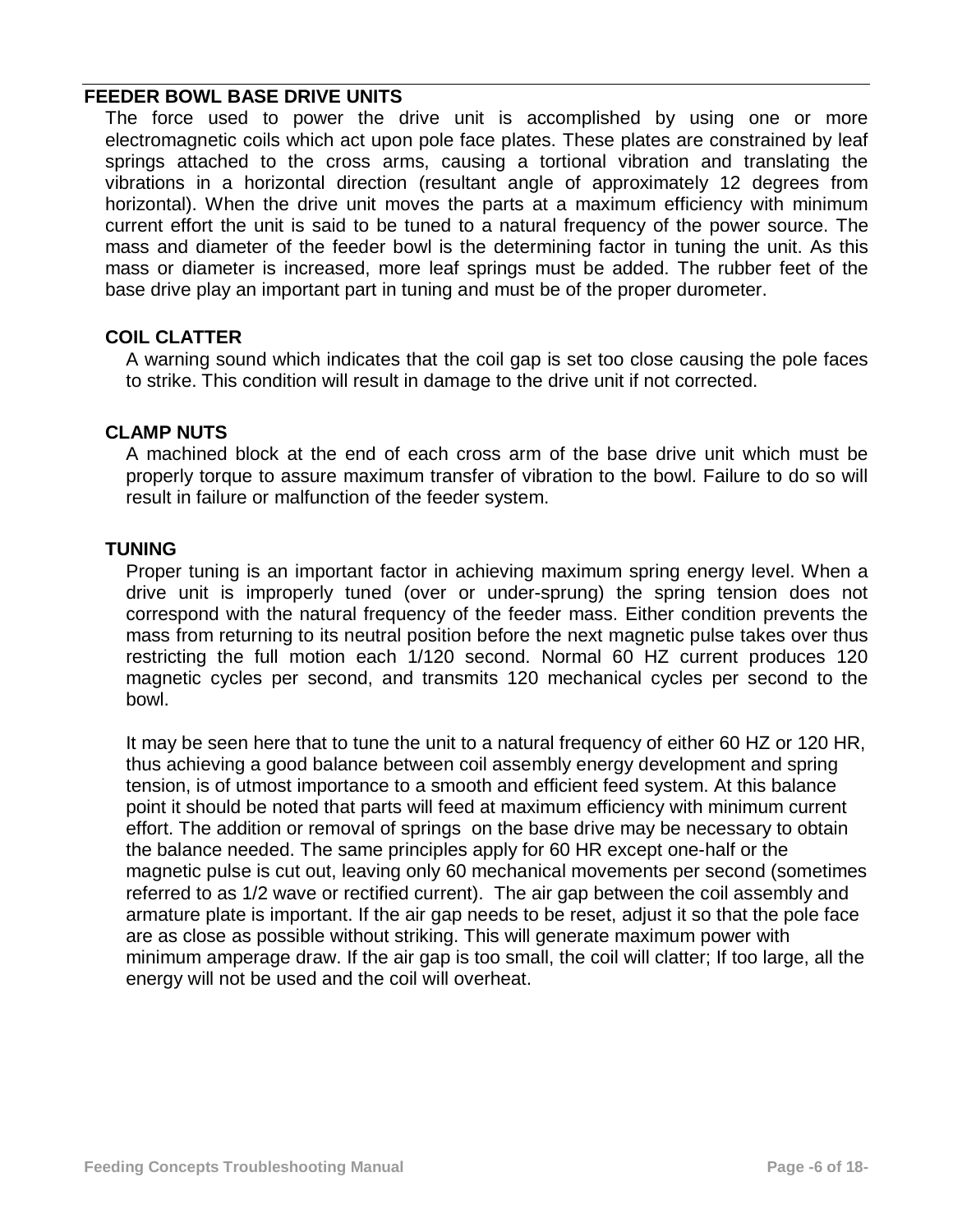#### **STORAGE HOPPER**

A storage hopper is used to hold extra parts for replenishing the supply in the bowl. Hoppers are set to operate automatically by a signal from a level control switch, thus eliminating either a deficiency or an over-supply of parts in the bowl.

#### **GRAVITY TRACKS**

Gravity tracks and vertical magazines are methods of conveying parts. This type track must be set on an angle great enough that gravity will convey the parts from the discharge of the feed system. A magazine is a track in which oriented parts are stacked. This device is usually preloaded; the feeder maintains a full stack.

#### **STRAIGHT LINE VIBRATORY FEEDER**

A straight line drive unit is designed to produce linear vibratory motion. It is used to power tracks that convey parts horizontally from the feeder bowl discharge to a dead nest or mechanism.

#### **OVERHANG**

Overhang refers to the amount of straight track tooling that extends beyond either end of the inline drive top member.

### **ESCAPEMENT**

A mechanical device placed at the end of the feeder discharge, horizontal straightline, or gravity track to isolate the end part.

#### **PLACING DEVICE (HEAD)**

A mechanical means of placing an escaped part into a nest or onto another piece part.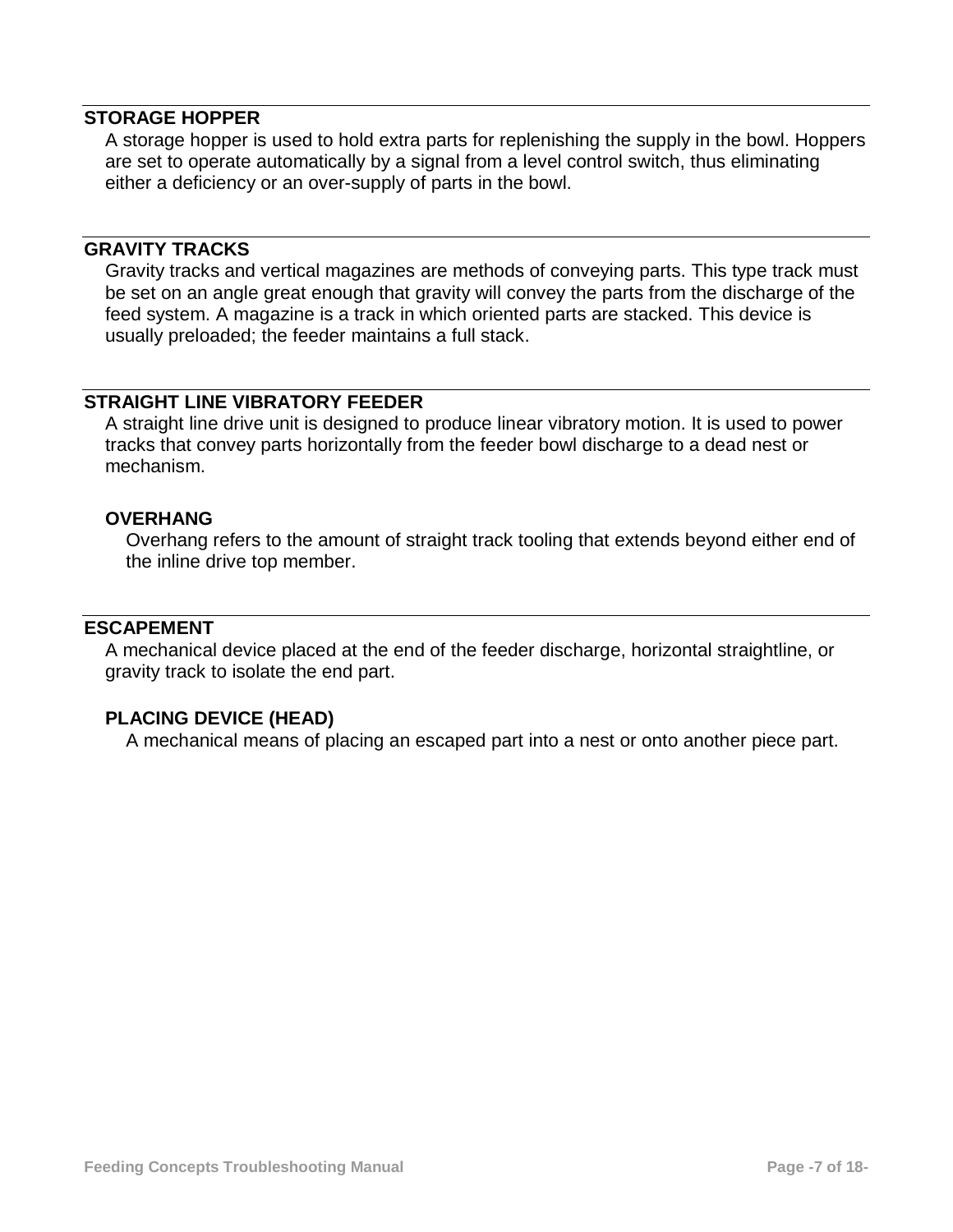# **INSTALLATION AND TROUBLE-SHOOTING GUIDE FOR VIBRATORY BOWLS AND DRIVE UNITS**

# **When the vibratory drive unit will not transmit power to the vibratory bowl, it is often caused by one of the following reasons:**

- 1. The power supply to the control may be inadequate.
- 2. The cord from the feeder to the control may be improperly connected or damaged.
- 3. A fuse may be blown in the drive unit controller.
- 4. A coil may be shorted out in the drive unit.
- 5. The gap between the coil and armature may be closed or too wide.
- 6. A piece part or foreign object may be lodged between the coil and armature.
- 7. The feeder bowl may be in contact with a rigid track, or the bowl and/or base drive unit may be making contact with other equipment.

# **When a vibratory feeder has an insufficient amount of vibration or slow, sporadic or irregular parts movement, it is usually due to one of the following reasons:**

- 1. One or more springs, in the drive unit, may be cracked or broken.
- 2. It may be mounted on a base plate that is too thin which can cause an "oil can" effect, or flexing, that will absorb useful vibration.
- 3. The base plate may be mounted improperly, lacking rigidity. The feeder may be mounted on a common base plate that overhangs the machine base, thus generating insufficient vibration for parts movement. (The top plates on column-type stands or tables should be a minimum of 1-1/2" thick, so that they will not absorb vibration. Column-type stands should have Gusset reinforcements to add strength.)
- 4. The table may not be level or lagged down properly.
- 5. There may be an accumulation of foreign material on the bowl tracking surfaces.
- 6. The coil gap may be improperly set. The gap should be set as close as possible without the pole faces striking (pole faces should be parallel).
- 7. The machine may be cycling or indexing so sharply that it causes parts to fall from the tooling of the vibratory bowl.
- 8. The voltage to the controller may be fluctuating.
- 9. The base drive unit may need re-tuning to the power supply that is available in the area.
- 10. The parts may be out of tolerance, have burrs on them, be bent or warped or have oil, mold release or some type of lubricant on them which prevents proper movement.
- 11. The bowl clamp nuts which fasten the bowl to the cross-arms may not be tight or the bowl may not be properly seated in the clamp nuts. This is very important.
- 12. The bowl may be overloaded with parts. If overloaded, the vibratory motion will be erratic. There is a load range in vibratory feeding equipment that, if exceeded, will cause a loss of efficiency. Due to differences in part size, weight and configuration, the load for a feeder must be established by adding layers of parts to the bottom of the bowl until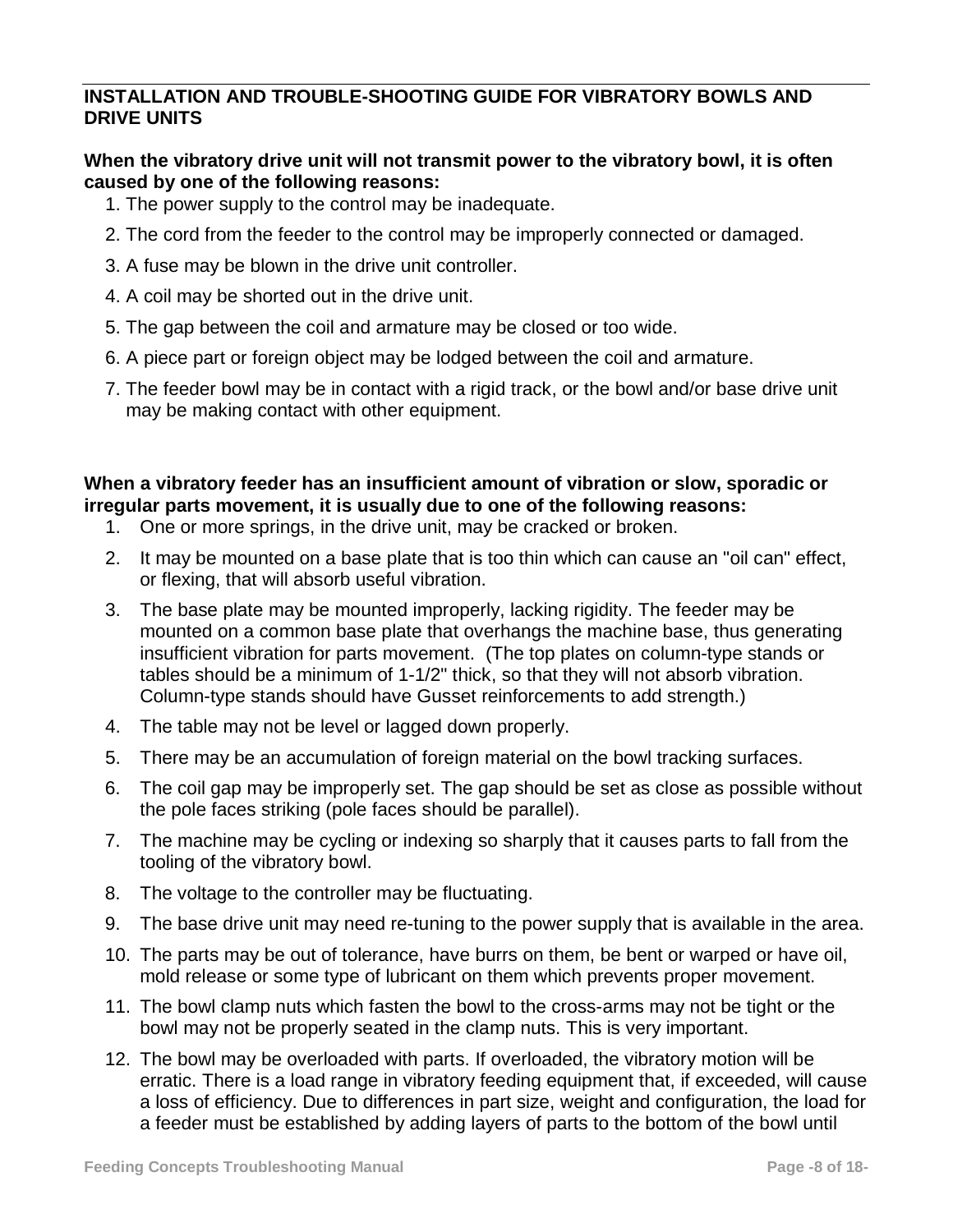the proper level is found for the most efficient operation. ( Part level can be automatically maintained by a properly installed and adjusted auxiliary supply hopper.)

- 13. The bowl may not be tuned properly. Vibratory feeder tuning consists of the addition or removal of springs in the base drive unit. This balances the spring tension in proportion to the weight of the bowl that is mounted on it.
- 14. Occasionally after receiving a feeder, the piece part will be altered. Changes of part configuration will require new tooling on the bowl and re-tuning of the drive unit.
- 15. The use of air jets presents problems when they are not set properly (pressure set too high or too low). some things to look for: is the air supply contaminated? Does the air line contain water or oil? If so, this contamination will accumulate on the running surfaces of the bowl and create a condition that will slow down part movement or actually stop it. All air to a feeder system must be dry, filtered and regulated to achieve peak efficiency. A regulator must be used, to provide a consistent flow eliminating the high and low pressure factor and each air jet should be metered with a separate flow control valve. Attaching rigid lines or hard plastic tubing must be avoided as it dampens vibration and will cause problems with feed rates, as well as other tuning problems. Flexible nylon tubing or other soft, material tubing should be used to prevent interference with vibration from a base drive unit.
- 16. The power supply from the controller may not be the proper frequency. (Make sure that the switch on the power board is in the correct position.)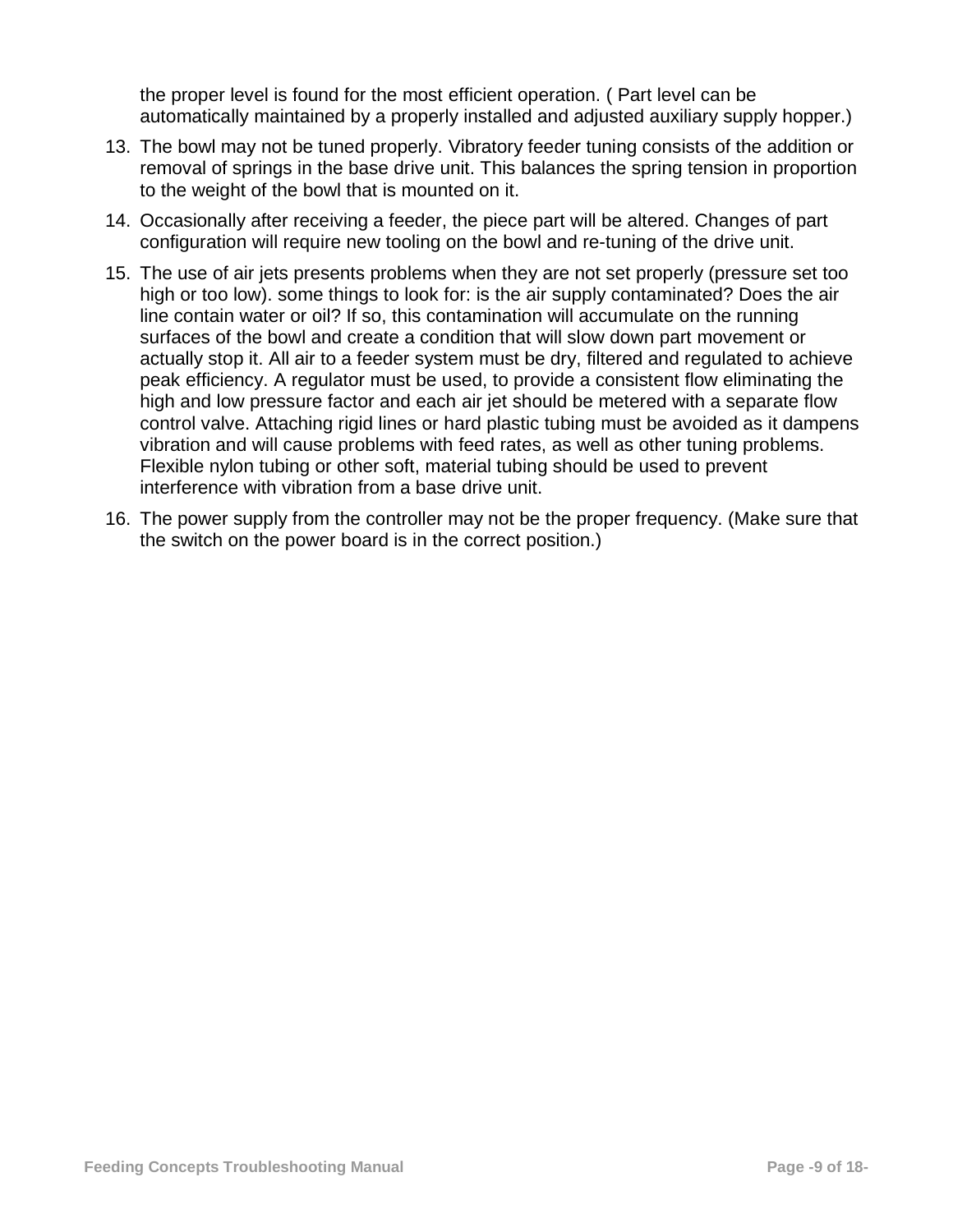#### **The following procedure should be used to check the tuning of any 60 or 120 HZ base drive unit:**

With the variable speed controller on and the proper level of parts in the bowl, set the dial at 35% to 40% of the in-put voltage. Some parts movement should be detected at this point. If the feed rate is too slow, increase the controller setting slowly until the desired feed rate is attained. When 80% of the in-put voltage has been used without reaching the desired amplitude or there is excessive or violent vibration, check for interference points where something may be contacting the bowl or base drive unit, then follow these tuning techniques to achieve maximum efficiency:

- 1. Loosen a bolt on any one of the spring clamp blocks (preferably a lower bolt), very gradually, until the unit either speeds up or slows down. If the unit speeds up, it is oversprung. If the unit is over-sprung, the thinnest spring from two opposing hangers must be removed. When replacing the springs they must be torque as specified on page 6.
- 2. If after this change, there is an under-sprung reading (if unit slows down when a bolt is loosened), thinner springs must be added back to the two opposing hangers. IMPORTANT! To maintain consistent, even feed motion, the number of springs in opposing spring packs must be equal.
- 3. The base unit should be slightly under-tuned, but the degree of under tuning must be established.
- 4. Springs tend to work-harden on the base drive unit that has been in operation for a period of time, causing it to be over-tuned. The same procedure as described in (1.) should be used to determine if this condition exists.
- 5. If a unit indicates that it is still under-sprung after a spring has been added, check for a spring that may be cracked or broken. This usually happens on the bottom portion of the spring, at the top of the spring clamp hanger. In some cases, the crack cannot be seen because of paint or because it may not be all the way through to the point where it is easily visible. The springs then should be removed and struck on a hard surface. If cracked, they will then break.
- 6. When looking for a broken spring, check the thickest spring first.
- 7. Make sure the bolts are long enough to fasten the springs to the spring hangers. For example, if a 5/16" thick spring has been added, there will be 5/16" less of the threads to hold the springs. When tightened, the threads may strip and the unit will give a false tuning reading. The same also applies to the bolts holding the armature or the bowl clamp nuts. The holes for these bolts are blind, therefore if a long bolt is used that bottoms out, it will seem to be tight when it actually is not. It is very difficult to check the tuning of a unit until this factor has either been ruled out or remedied.
- 8. Another factor that affects tuning is the stretching of the bolts that fasten the springs. We us grade "5" bolts, which are specially hardened for durability to prevent this from occurring.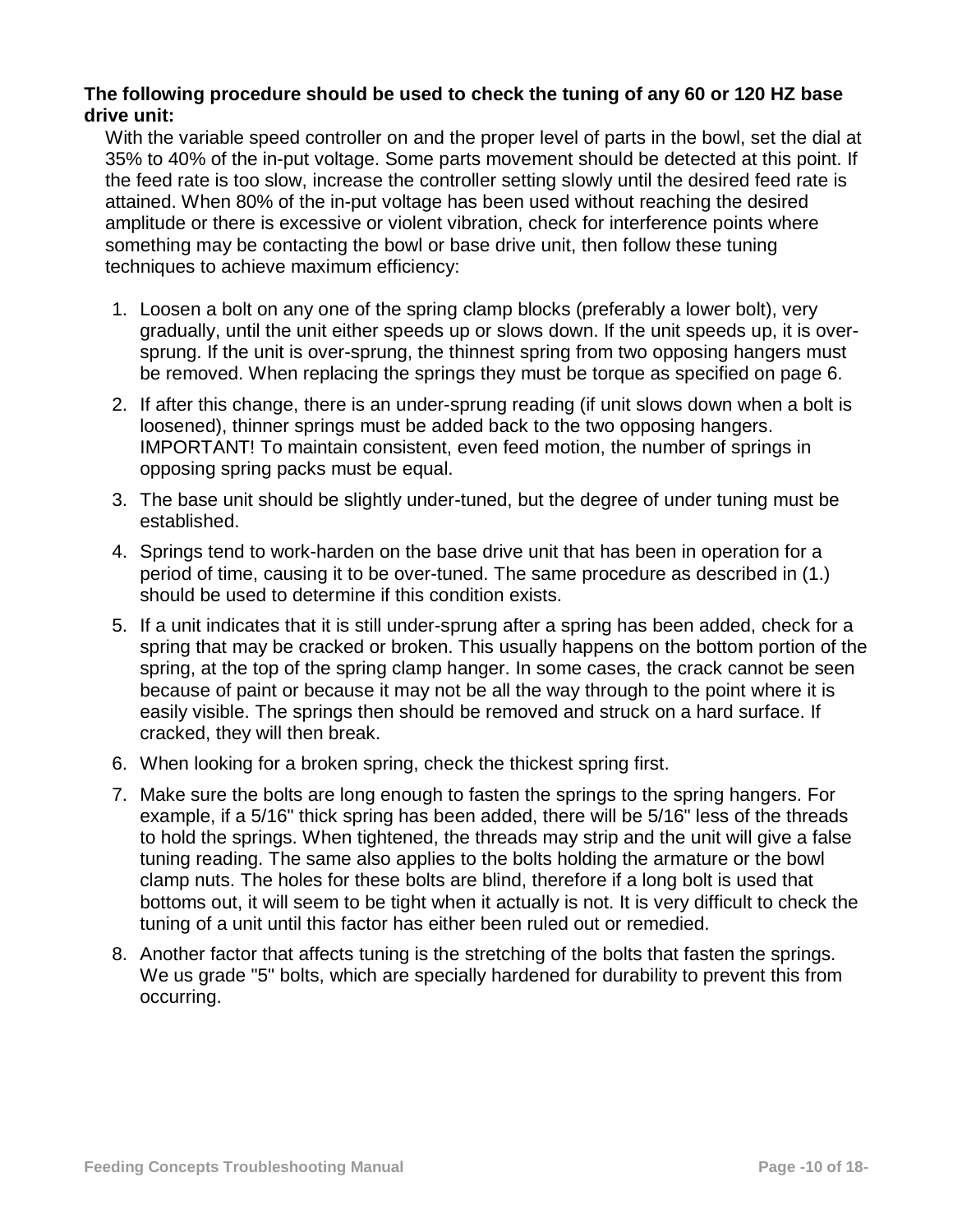- 9. The tuning of a base drive unit is affected when a weld is either broken or cracked in:
	- a. The mounting flange of the bowl.
	- b. The track or skirts
	- c. The bottom of the return pan
	- d. The braces, pan wall, discharge area (as a general rule, these condition will create a foreign noise and be easily detected.)
- 10.Another condition, that occasionally develops and is very difficult to detect, is when the bolts that hold the rubber feet onto the base drive are not properly tightened and back out. causing solid contact between the drive unit and mounting surface. This can cause the tuning to be mis-read. The way to check for this condition is to disassemble the unit from the common base plate, lift the unit up so that the feet are exposed and tighten the mounting screws.
- 11.It is very important that the clamp nuts that hold the bowl to the base drive are tight. When remounting or relocating a bowl on a base drive unit, use a 12" to 15" pipe on 9" to 15" units and one 36" to 48" long for 18" to 36" units. This give the necessarily leverage to really tighten the bolts. (For the best results, use a torque wrench.)
- 12.Also, never pull a bowl out, even slightly, from the clamp nuts to line it up with an existing track. Instead, level the drive unit itself. If the bowl is not level, parts may fall off or drift from the track prior to entering a selector causing track jams, mis-oriented parts and/or a loss of feed rate. A feeder must be level in order to maintain proper feed motion.
- 13.Another problem can result by omitting the thin shim (spring spacer) between the springs when springs are changed or added. These spacer shims are very important. If one is omitted, it has the same effect on a base drive's operation as adding springs, thus tuning cannot be checked properly. If a shim is not available, one should be made and installed. Don't take the easy way out and try to get by without it. This will only cause more problems later.
- 14.The feed rate will be affected if the base drive unit has been installed on a machine and all bolts that attach the rubber feet to the mounting plate are not securely located. These bolts are to prevent the unit from rotating on the plate4. When the drive unit is securely mounted to the plate, optimum feed motion will be transferred to the vibratory bowl. Also, make sure that the holes are drilled on center and that the rubber feet are not stretched when tightened. This will prevent tuning problems.
- 15.If the gravity or inline track is connected to the vibratory feeder to obtain vibration the feed motion of the bowl will be adversely effected. The solution is to use an independent inline base drive on the track to move either parts.
- 16.If a feeder bowl has "dead spots" most often, the problem can be found by looking 180 degrees from the location of these "dead spots". As a general rule, mass had been added without counter-balancing the bowl, the gap in the coil has been improperly set, there is a broken weld, broken spring; or a loose spring ;bolt. Any of these conditions may contribute to the problem.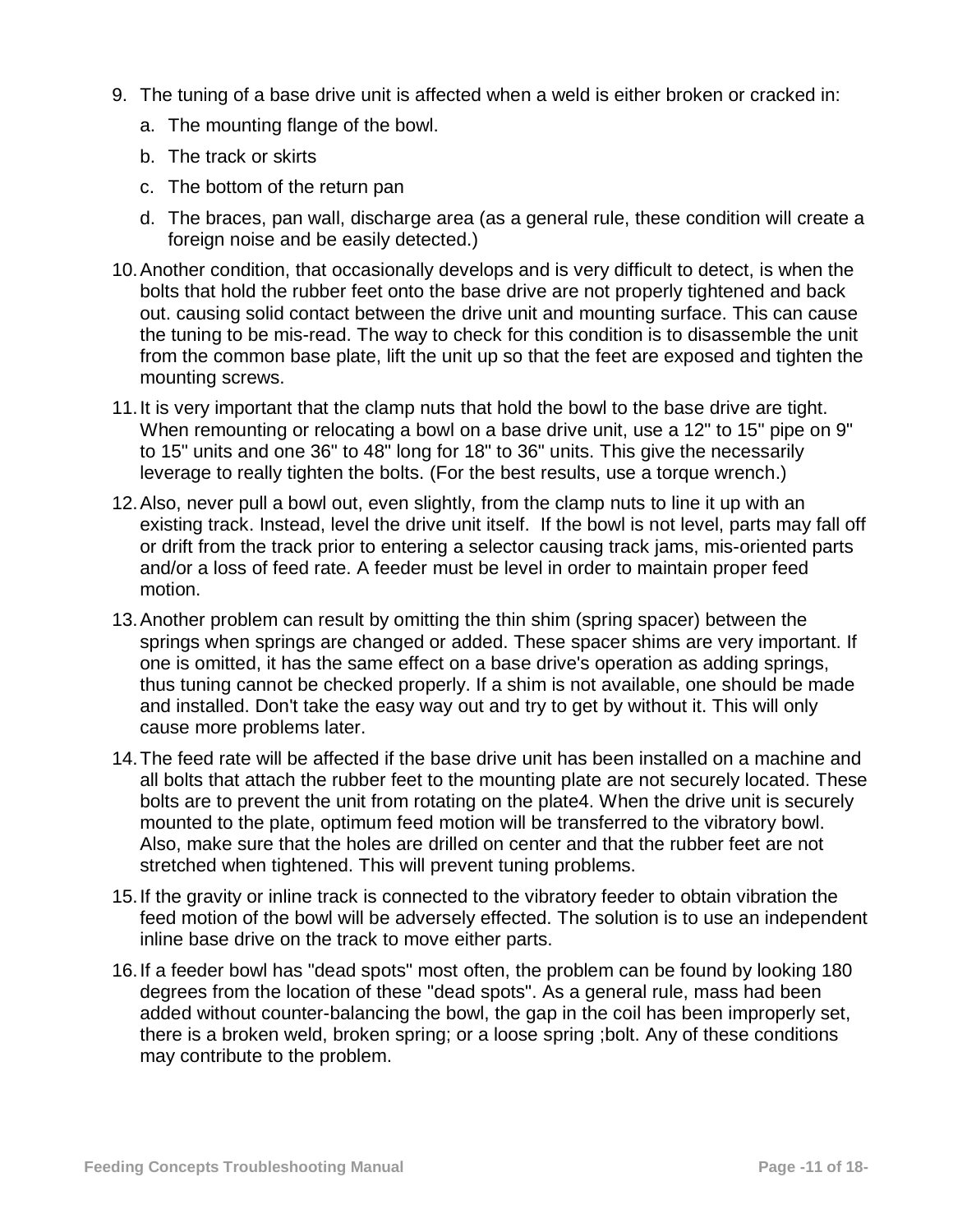| <b>BASE UNIT TORQUE REQUIREMENTS</b> |                                        |                                             |                           |  |
|--------------------------------------|----------------------------------------|---------------------------------------------|---------------------------|--|
|                                      | Clamp Nut Bolts <b>Clamp</b> Nut Bolts |                                             | <b>Spring Mount Bolts</b> |  |
|                                      |                                        | Bowl Dia Bolt Size Torque Bolt Size Torque  |                           |  |
|                                      |                                        | 6 1/2-20 Wrench Tight  1/4-28  Wrench Tight |                           |  |
|                                      |                                        |                                             |                           |  |
|                                      |                                        |                                             |                           |  |
|                                      |                                        |                                             |                           |  |
|                                      |                                        |                                             |                           |  |
|                                      |                                        |                                             |                           |  |
|                                      |                                        |                                             |                           |  |
|                                      |                                        |                                             |                           |  |

USE A MINIMUM OF A CLASS '5' HEX HEAD BOLT. TORQUE REQUIREMENTS USING A SOCKET ON A BREAKAWAY TYPE TORQUE WRENCH.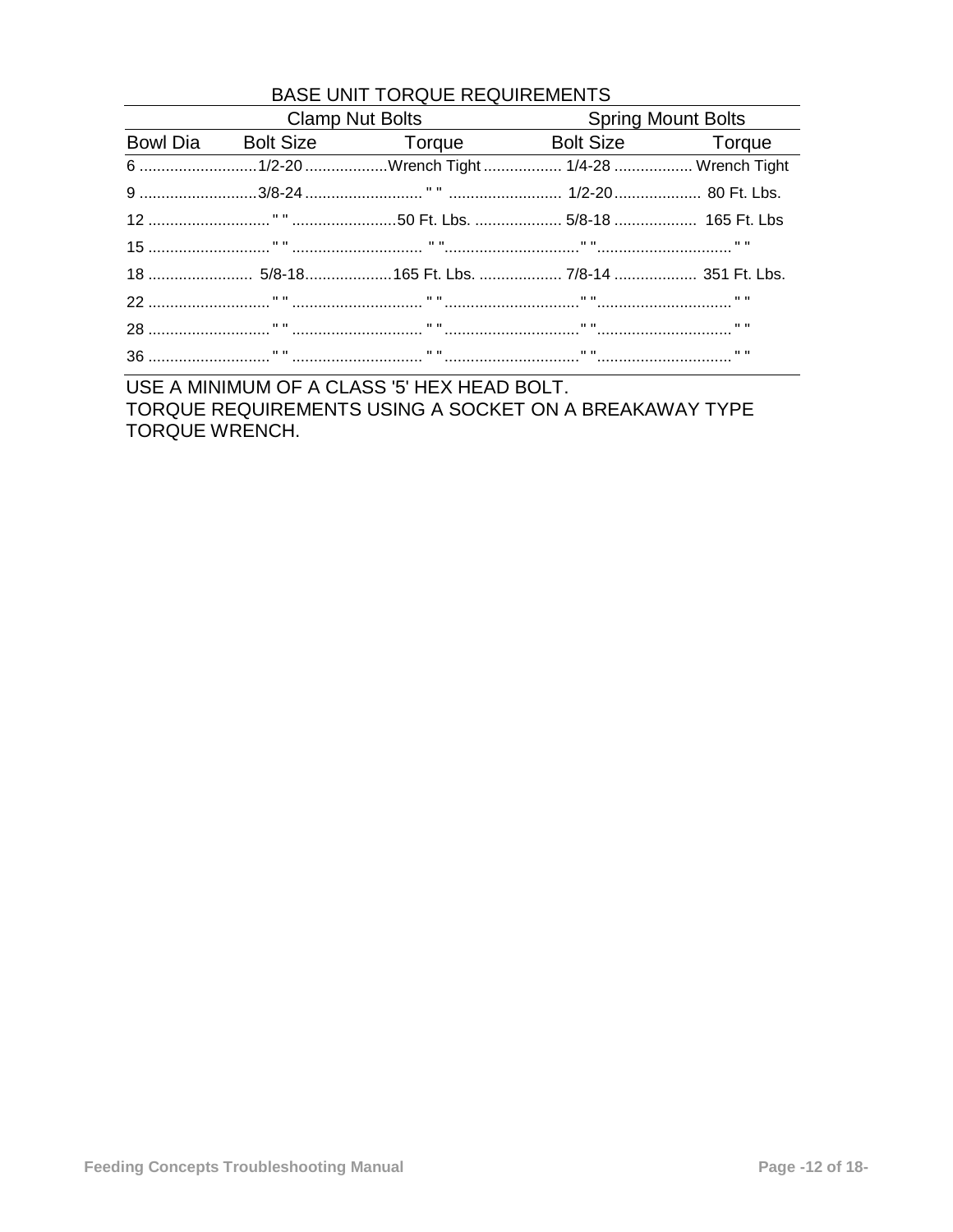# **INSTALLATION AND TROUBLE-SHOOTING GUIDE FOR VIBRATORY STRAIGHT LINE DRIVERS**

# **When the vibratory straight line driver will not transmit power to the horizontal vibratory track, it is often caused by one of the following reasons:**

- 1. The power supply to the control may be inadequate.
- 2. The cord from the driver to the control may be improperly connected or damaged.
- 3. A fuse may be blown in the straight line driver controller.
- 4. A coil may be shorted out.
- 5. The gap between the coil and armature may be closed or too wide.
- 6. A piece part or foreign object may be lodged between the coil and armature or top member.
- 7. The straight line driver may be making contact with the vibratory bowl or other equipment such as the escape and placement station.

# **When a straight line driver has an insufficient amount of vibration or slow, sporadic or irregular parts movement, it is usually due to one of the following reasons:**

- 1. One or more springs in the straight line driver may be cracked or broken.
- 2. It may be mounted on a base plate that is too thin which can cause flexing that will absorb useful vibration.
- 3. The base plate may be mounted improperly, lacking rigidity. The straight line driver may be mounted on a common base plate that overhangs the machine base, thus generating insufficient vibration for parts movement. (The top plates on column-type stands or tables should be at least 1-1/2" thick so that they will not absorb vibration. Column-type stands should also have gusset reinforcements to add strength.)
- 4. The bolts which attach the track to the aluminum top member of the straight line driver may be loose.
- 5. The table may not be level or lagged down properly.
- 6. There may be an accumulation of foreign material on the track surface.
- 7. The coil gap may be improperly set. The gap should be set as close as possible without the pole faces striking (pole faces should be parallel).
- 8. The voltage to the controller may be fluctuating.
- 9. The straight line driver may need re-tuning to the power supply that is available in the area.
- 10. The parts may be out of tolerance, have burrs on them, be bent or warped or have oil, mold release or some type of contamination on them which prevents proper movement.
- 11. Changes of part configuration may require new track tooling and re-tuning of the straight line driver.
- 12. The use of air jets presents problems when they are not set properly. (Pressure set too high or too low.) Some things to look for; is the air supply contaminated? Does the air line contain water or oil? If so, this contamination will accumulate on the running surfaces of the track and create a condition that will slow down part movement or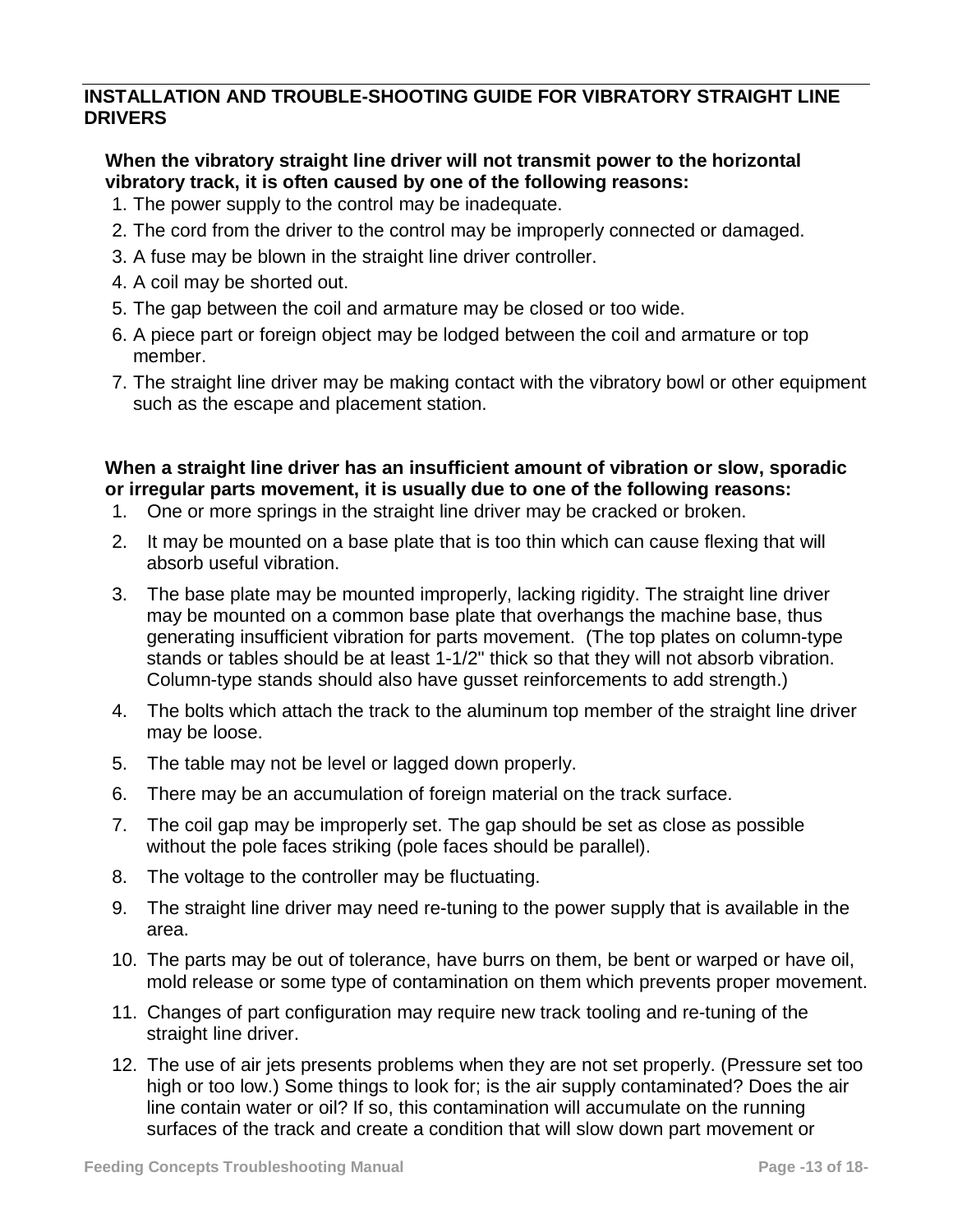actually stop it. All air to a feeder system must be dry, filtered and regulated to achieve peak efficiency. A regulator must be used, to provide a consistent flow, eliminating the high and low pressure factor, and each air jet should be metered with a separate flow control valve. Attaching rigid lines or hard plastic tubing must be avoided as it dampens vibration and will cause interference with part pressure as well as other tuning problems. Flexible nylon tubing or other soft, flexible tubing should be used to prevent interference with vibration from a vibratory straight line driver.

- 13. The vibratory straight line driver may not be tuned properly. The tuning consists of the addition or removal of springs. This balances the spring tension in proportion to the weight of the track that is mounted on it.
- 14. Power supply from the controller may not be the proper frequency (make sure switch on power board is in correct position).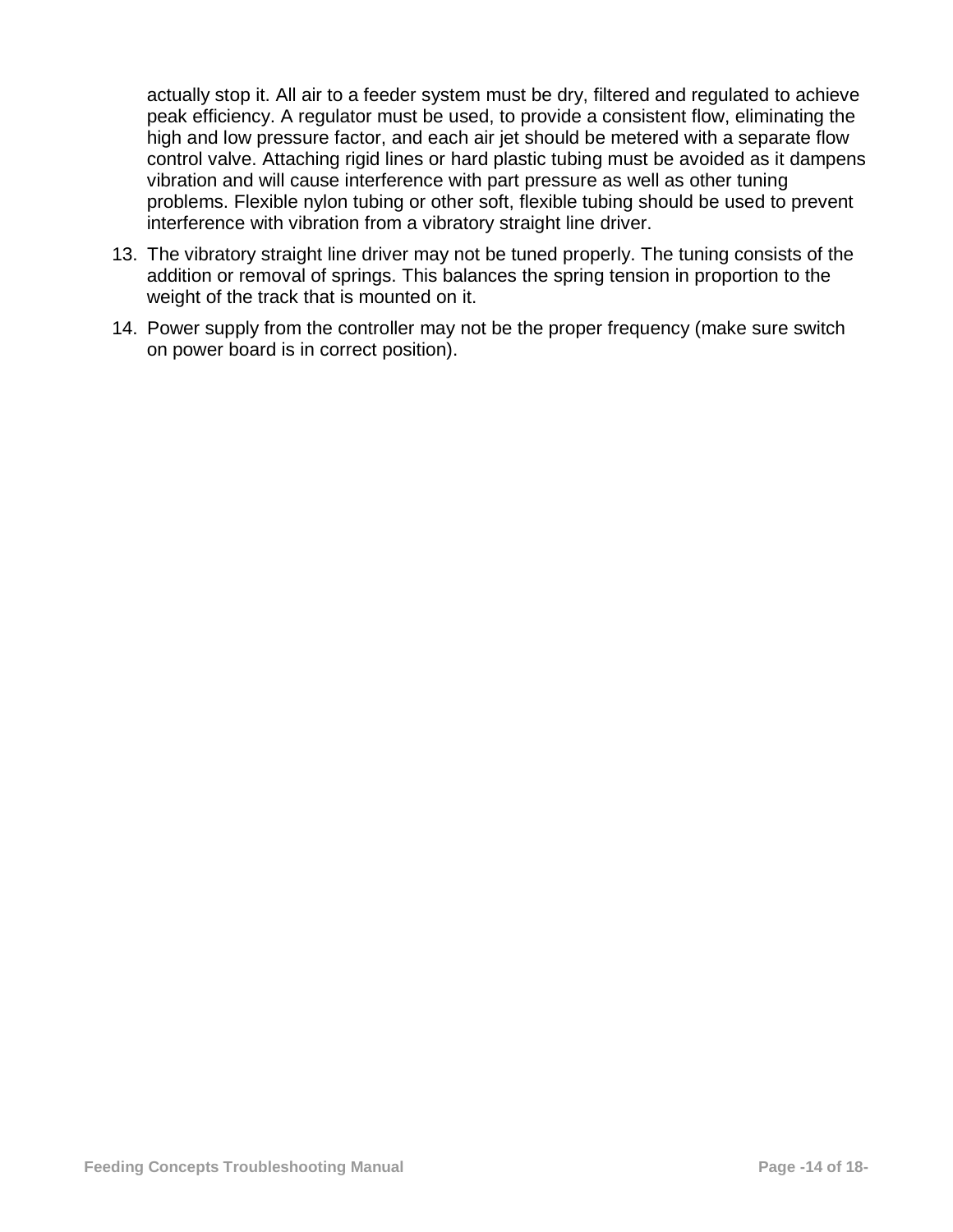# **The following procedure should be used to check the tuning of straight line drivers:** With the variable speed controller on and the track full of parts, set the dial at 35% to 40% of

the in-put voltage. Some parts movement should be detected at this point. If the feed rate is too low, increase the controller setting slowly until the desired feed rate is attained. When 80% of the in-put voltage has been used without reaching the desired amplitude or there is excessive or violent vibration, check for interference points where something may be contacting the track or driver, then follow these tuning checks for peak performance.

- 1. Loosen a bolt on any one of the spring clamp blocks (preferably a lower bolt), very gradually, approximately one-half turn until the straight line driver either speeds up or slows down. If it speeds up, it is over-sprung. If it is over-sprung, the thinnest spring from the spring pack with the most springs must be removed. If after this change, there is an under-sprung reading (if the unit slows down when a bolt is loosened), thinner springs must be added back to the spring pack with the least number of springs. It should be slightly under-tuned, but the degree of under-tuning must be established.
- 2. If the straight line driver indicates that it is still improperly tuned after a spring has been added, or removed, repeat #1 until the proper tuning is achieved (it is not necessary to have the same number of springs in each pack).
- 3. Make sure the bolts are long enough to fasten the springs to the spring hangers. If springs have been added, there will be less threads to hold them. When tightened, the threads may strip and the unit will give a false tuning reading. Most of the holes for these bolts are blind, therefore if a long bolt is used, that bottoms out, it will seem to be tight when it actually is not. It is very difficult to check the tuning of a straight line driver until this factor has either been ruled out or remedied.
- 4. Another factor that affects tuning is the stretching of the bolts that fasten the tuning springs. We use grad '5' bolts, which are specially hardened for durability. Make sure that all spring bolts and "hold down" bolts and nuts are tight.
- 5. Another problem can result by omitting the thin shim (spring spacer) between the springs when springs are changed or added. These spacer shims are very important. If one is omitted, it has the same effect as adding springs, thus tuning cannot be checked properly. If a shim is not available, one should be made and installed. Don't take the easy way out and try to get by without it. This will only cause more problems later.
- 6. If a vibratory straight line has a dead spot at either end, it may be eliminat4d by placing extra spring spacers between the spring and the casting. If the front end of the driver is running too slow, add spacers under the lower end of the front spring pack. If the rear of the driver is running too slow, add spacers under the top end of the rear spring pack. Sometimes by changing the number of springs in the lower spring packs (the vertical springs), the feed motion can be improved.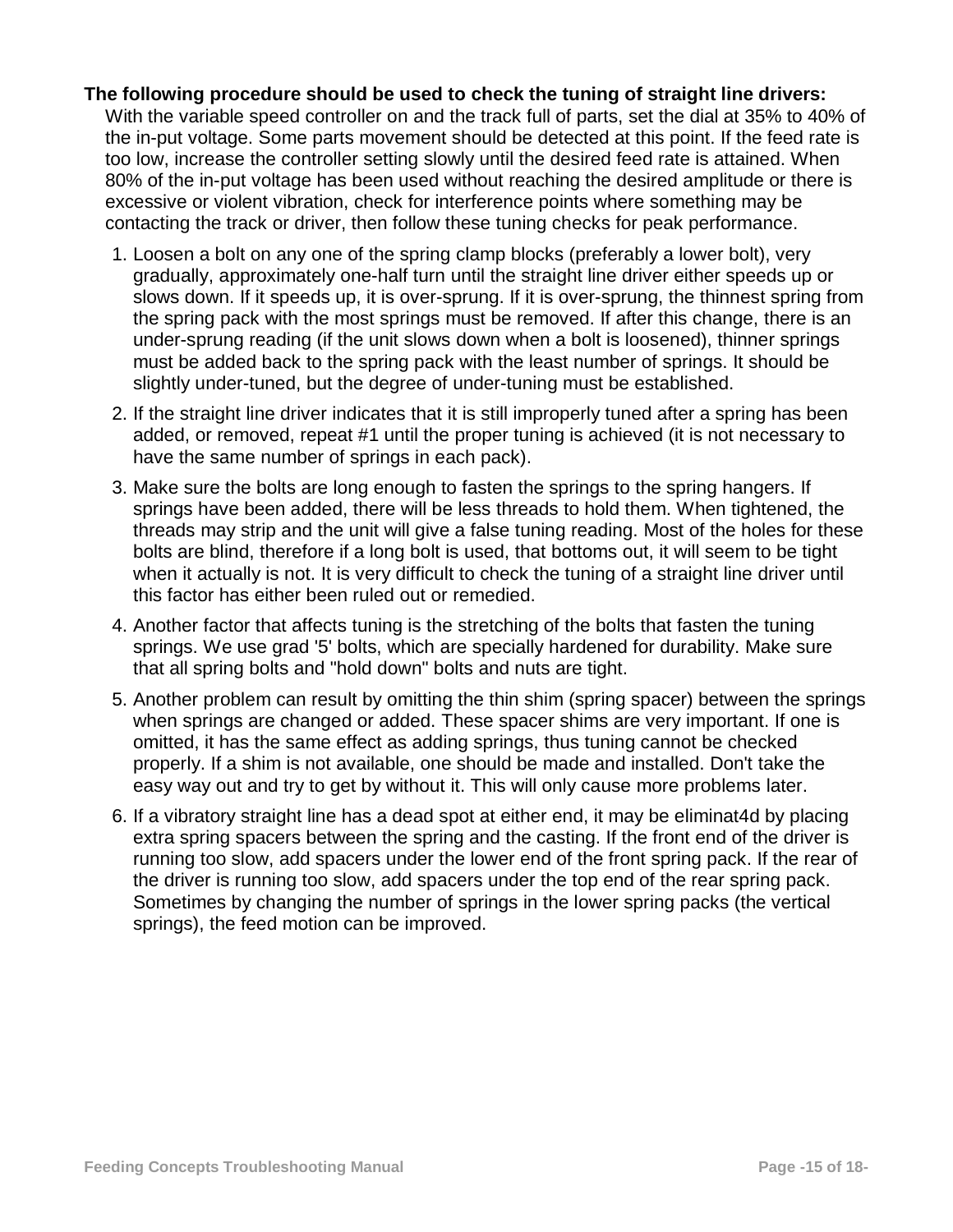# **INSTALLATION AND TROUBLE-SHOOTING GUIDE FOR VIBRATORY HOPPERS**

### **When the vibratory hopper drive unit will not transmit power to the hopper bin, it is often caused by one of the following reasons:**

- 1. The power supply to the control may be inadequate.
- 2. The cord from the driver to the control may be improperly connected or damaged.
- 3. A fuse may be blown in the hopper driveunit controller.
- 4. A coil may be shorted out.
- 5. The gap between the coil and armature may be closed or too wide.
- 6. A piece part or foreign object may be lodged between the coil and armature or top member.
- 7. The hopper driver may be making contact with the vibratory bowl or other equipment such as the escape and placement station.

# **When a hopper drive unit has an insufficient amount of vibration or slow, sporadic or irregular parts movement, it is usually due to one of the following reasons:**

- 1. One or more springs in the hopper driver may be cracked or broken.
- 2. It may be mounted on a base plate that is too thin which can cause flexing that will absorb useful vibration.
- 3. The base plate may be mounted improperly, lacking rigidity. The hopper driver may be mounted on a common base plate that overhangs the machine base, thus generating insufficient vibration for parts movement. (The top plates on column-type stands or tables should be at least 1-1/2" thick so that they will not absorb vibration. Column-type stands should also have gusset reinforcements to add strength.)
- 4. The bolts which attach the bin to the top member of the hopper driver may be loose.
- 5. The table may not be level or lagged down properly.
- 6. There may be an accumulation of foreign material on the bin surface.
- 7. The coil gap may be improperly set. The gap should be set as close as possible without the pole faces striking (pole faces should be parallel).
- 8. The voltage to the controller may be fluctuating.
- 9. The hopper driver may need re-tuning to the power supply that is available in the area.
- 10. The parts may be out of tolerance, have burrs on them, be bent or warped or have oil, mold release or some type of contamination on them which prevents proper movement.
- 11. Changes of part configuration may require bin reconfiguration or re-tuning of the hopper driver.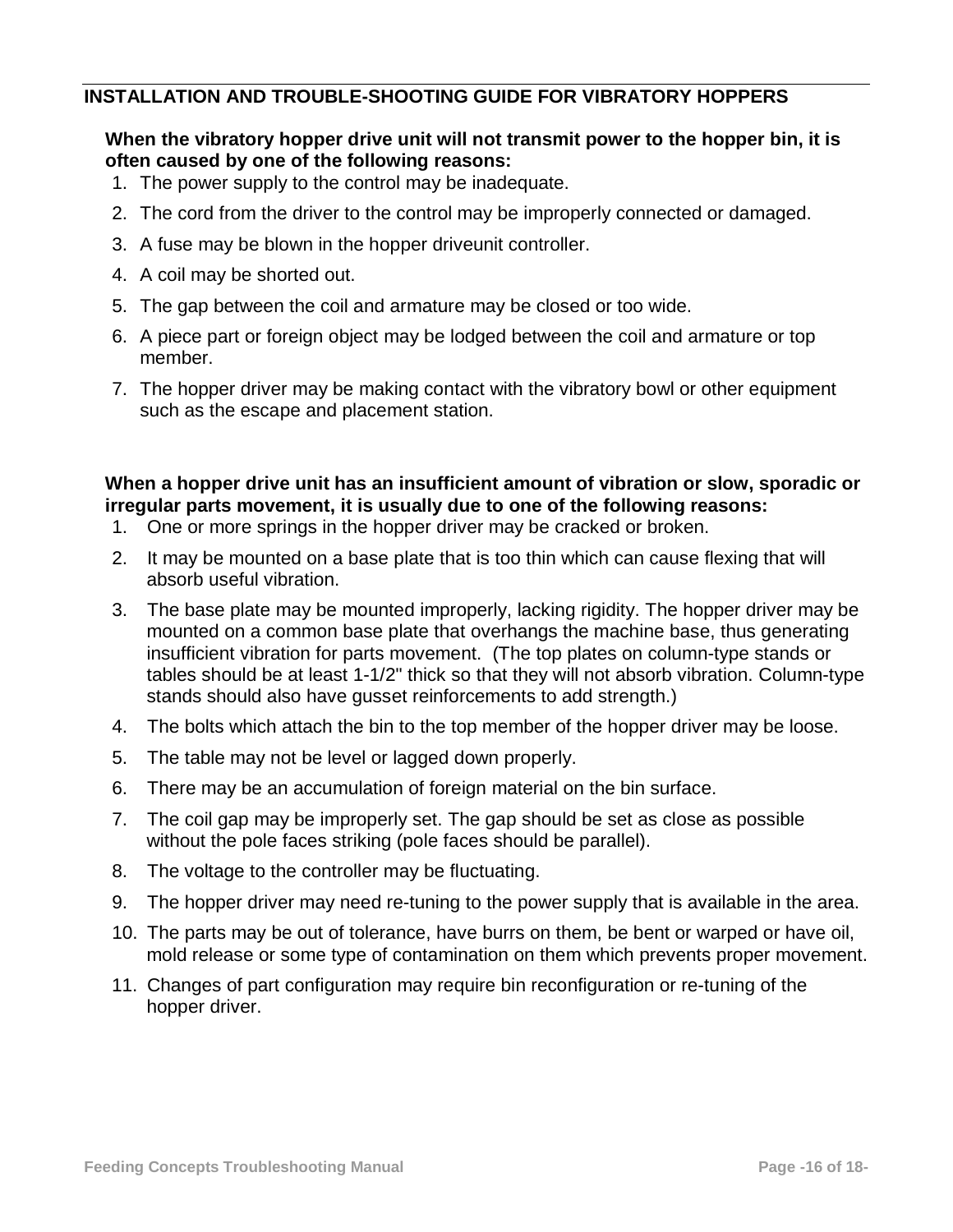- 12. The use of air jets presents problems when they are not set properly. (Pressure set too high or too low.) Some things to look for; is the air supply contaminated? Does the air line contain water or oil? If so, this contamination will accumulate on the running surfaces of the track and create a condition that will slow down part movement or actually stop it. All air to a feeder system must be dry, filtered and regulated to achieve peak efficiency. A regulator must be used, to provide a consistent flow, eliminating the high and low pressure factor, and each air jet should be metered with a separate flow control valve. Attaching rigid lines or hard plastic tubing must be avoided as it dampens vibration and will cause interference with part pressure as well as other tuning problems. Flexible nylon tubing or other soft, flexible tubing should be used to prevent interference with vibration from a vibratory hopper driver.
- 13. The vibratory hopper driver may not be tuned properly. The tuning consists of the addition or removal of springs. This balances the spring tension in proportion to the weight of the track that is mounted on it.
- 14. Power supply from the controller may not be the proper frequency (make sure switch on power board is in correct position).